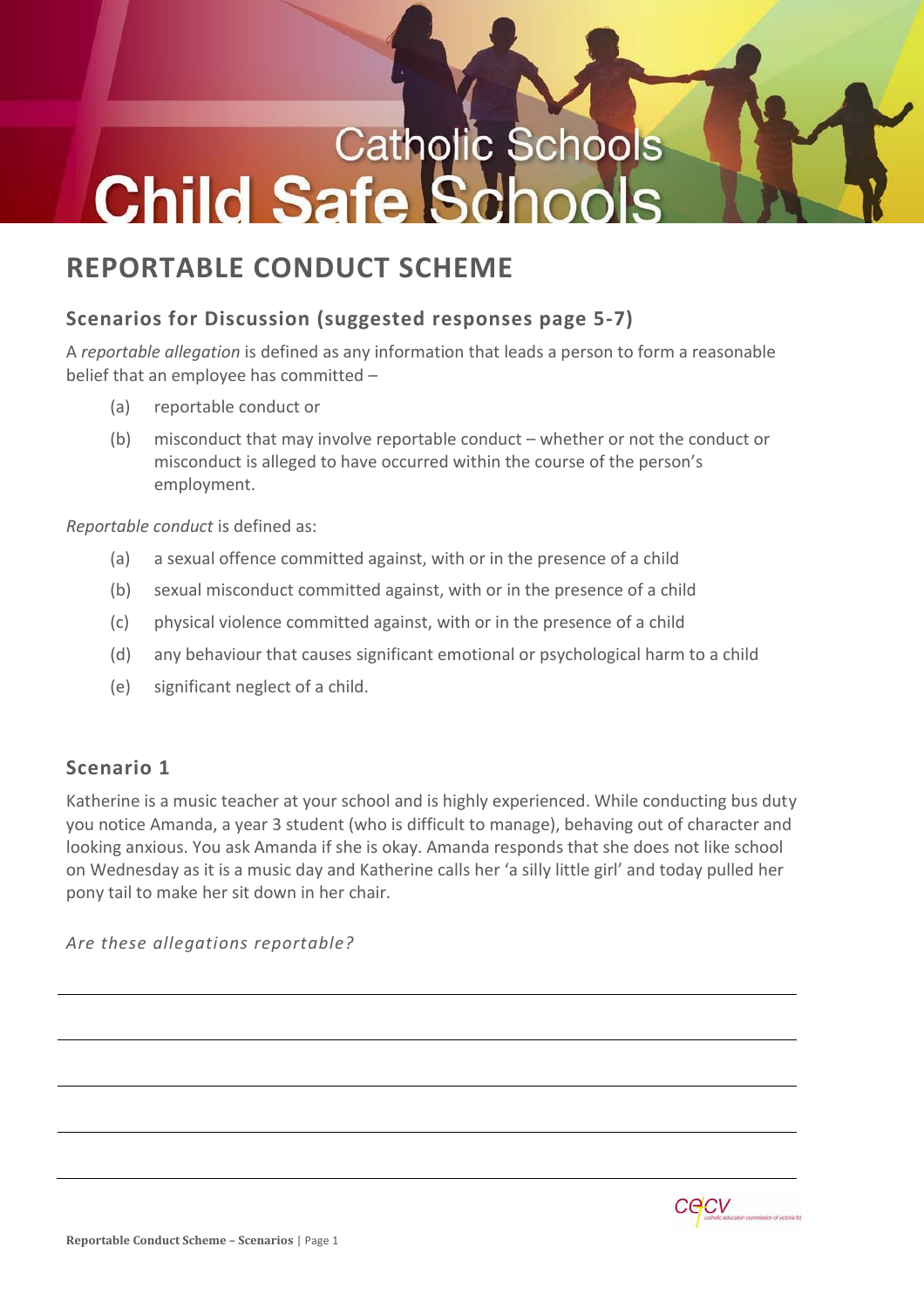Jemma, a teacher at your school, overhears a group of year 8 boys huddled during homeroom talking about camp. During the conversation Jemma overhears Jonathon say that he can't wait until they go on camp as his older brother in year 10 told him Mr Matthews allowed a group of his friends to stay up late and drink alcohol.

*Is this allegation reportable?*

#### **Scenario 3**

Your school runs a school sports program for students and as part of the program parents volunteer to coach or manage the various teams. After a state gala competition, Lauren, a year 9 student, tells you that she wants to drop out of the netball team. When you ask why, Lauren explains that a parent volunteer Julie is making her feel uncomfortable as she is always finding an excuse to come into the girls' change rooms while students are changing. Lauren claims that while staying overnight at a state gala competition, another girl claims she saw Julie looking through a hotel window while the girls were changing.

*Are these allegations reportable?*

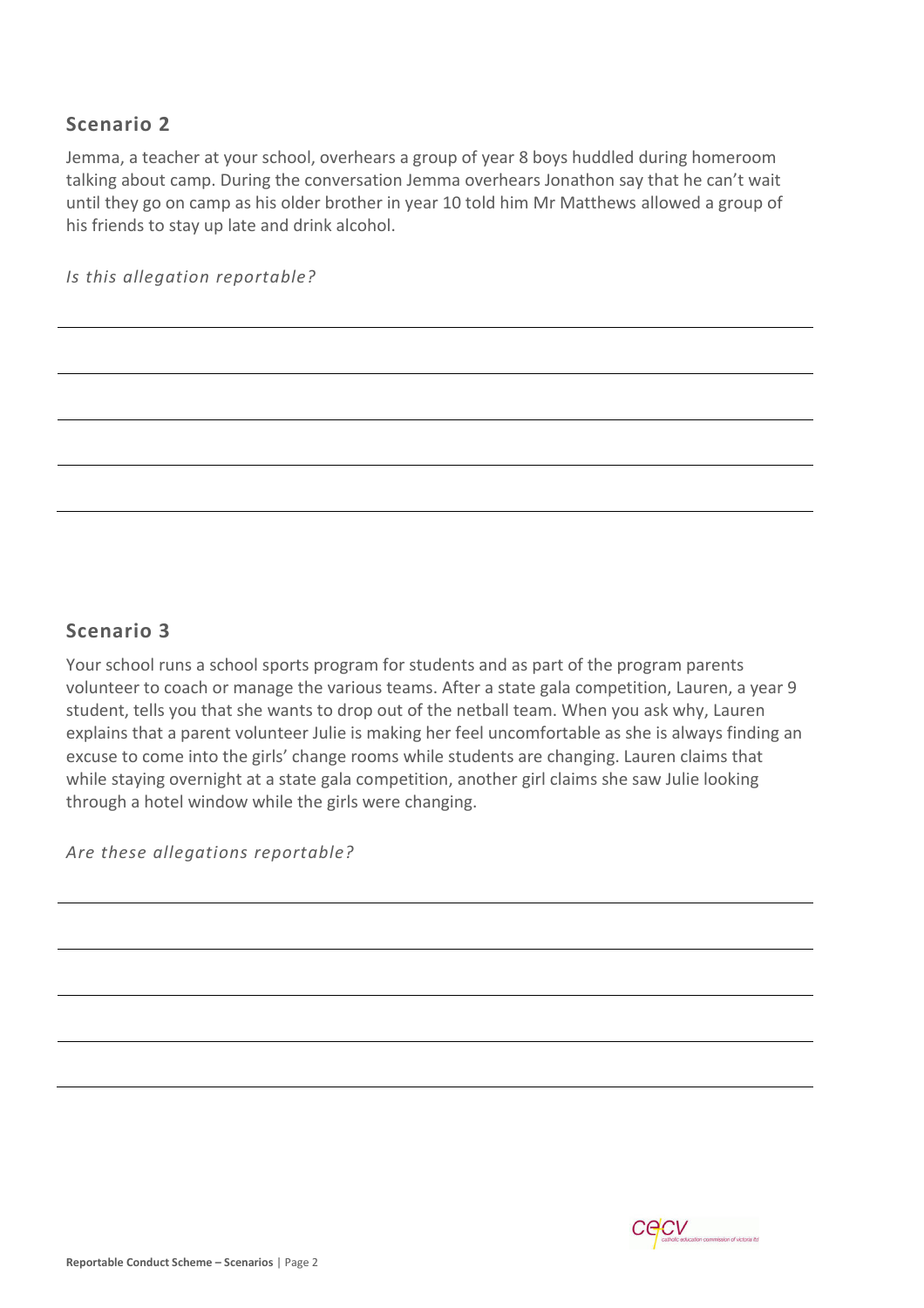A school parent, Rita, comes into your office to complain that she attended church on Sunday and Rachel, the parish's receptionist, used the parish newsletter to tap her son on the shoulder to pay attention during church. Rita says her son was embarrassed and upset.

*Is this allegation reportable?*

#### **Scenario 5**

A school parent, Nancy, comes to you before school and tells you that she is part of the local football club with Michael, a teacher at your school. Nancy tells you that Michael coaches the under 14s and she has a concern with the types of conversations she has overheard Michael have with the boys about the girl he is seeing and how he is taking her to 'Sexyland'. On one occasion she said that Michael was showing the boys a YouTube video involving a naked teenager and making a comment, 'See boys, she is sexy and would be your age'.

*Are these allegations reportable?*

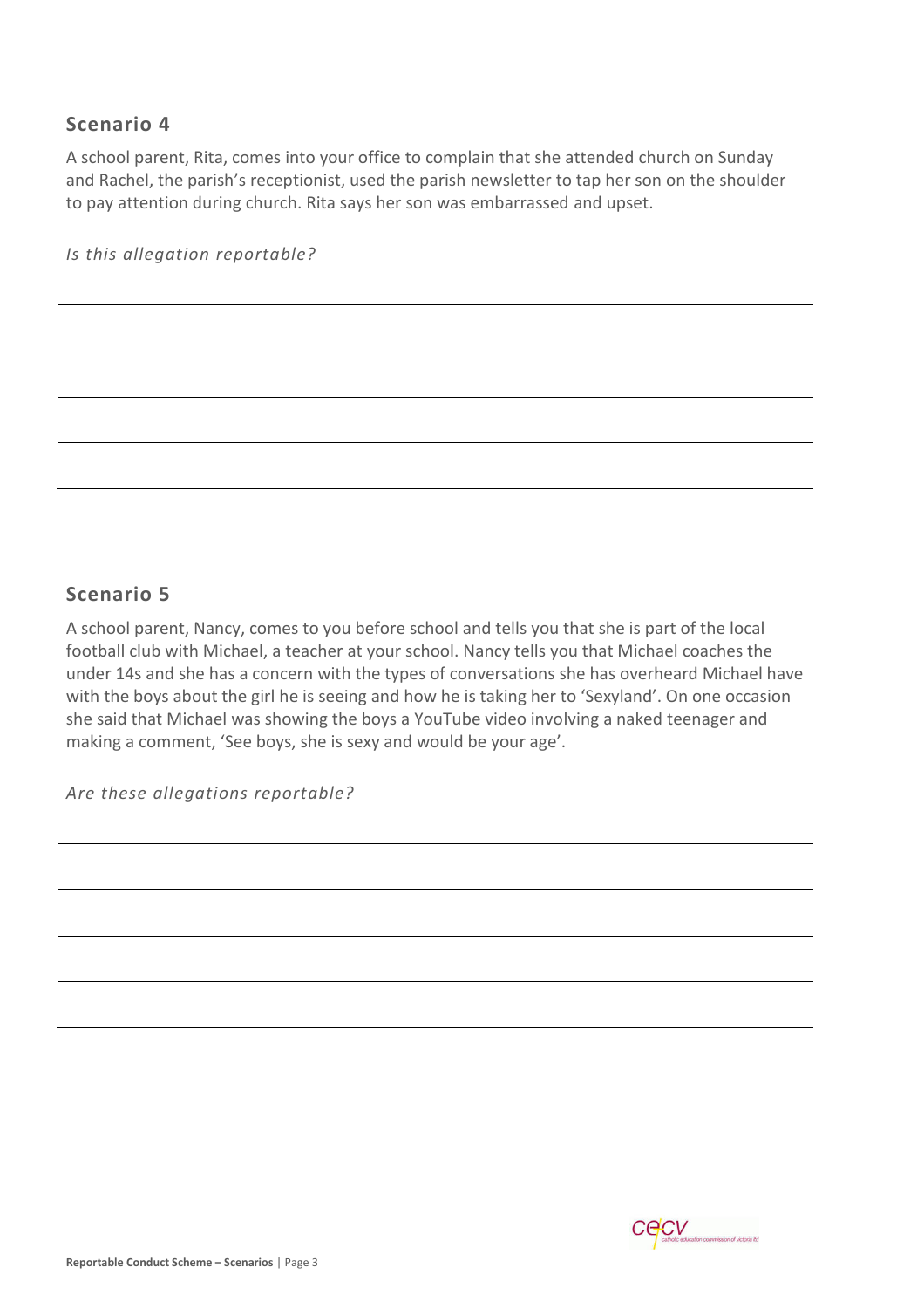Sean is a Grade 6 student who often demonstrates challenging behaviour and non-compliance with instructions. This sometimes involves being extremely loud, pushing objects off tables and using inappropriate language. When this happens, the school had a process in place to alert the Deputy Principal who would attend the classroom and seek to remove Sean to his office. The Deputy Principal did this by grabbing the student's arm and forcefully pulling him to his office. When in the office, if Sean did not settle down, the Deputy Principal would hold him in a 'bear hug' type embrace, with the intention of supporting the student to 'calm down'. On occasion, this would take up to 30 minutes. A concern is raised about this protocol by an emergency teacher.

#### *Are these allegations reportable?*

# **Scenario 7**

A Grade 4 class is going on an excursion to the zoo. Ben is at times a challenging student, who can be easily distracted. The class has travelled to the zoo by train, with appropriate numbers of teachers and additional parent volunteers to accompany the students for the day. At the train station platform, Ben is quite excited and when playing with his friends, makes a sudden movement towards the edge of the platform. A parent volunteer standing nearby, sees Ben about to fall off the platform and grabs him firmly by the arm and pulls him back to safety, and releases his arm. Ben got quite a shock and was a bit upset by the incident. That night, Ben's mum calls the Principal and raises a concern about Ben being grabbed by another parent on the excursion and mentions a bruise on his arm from the contact.

*Is this allegation reportable?*

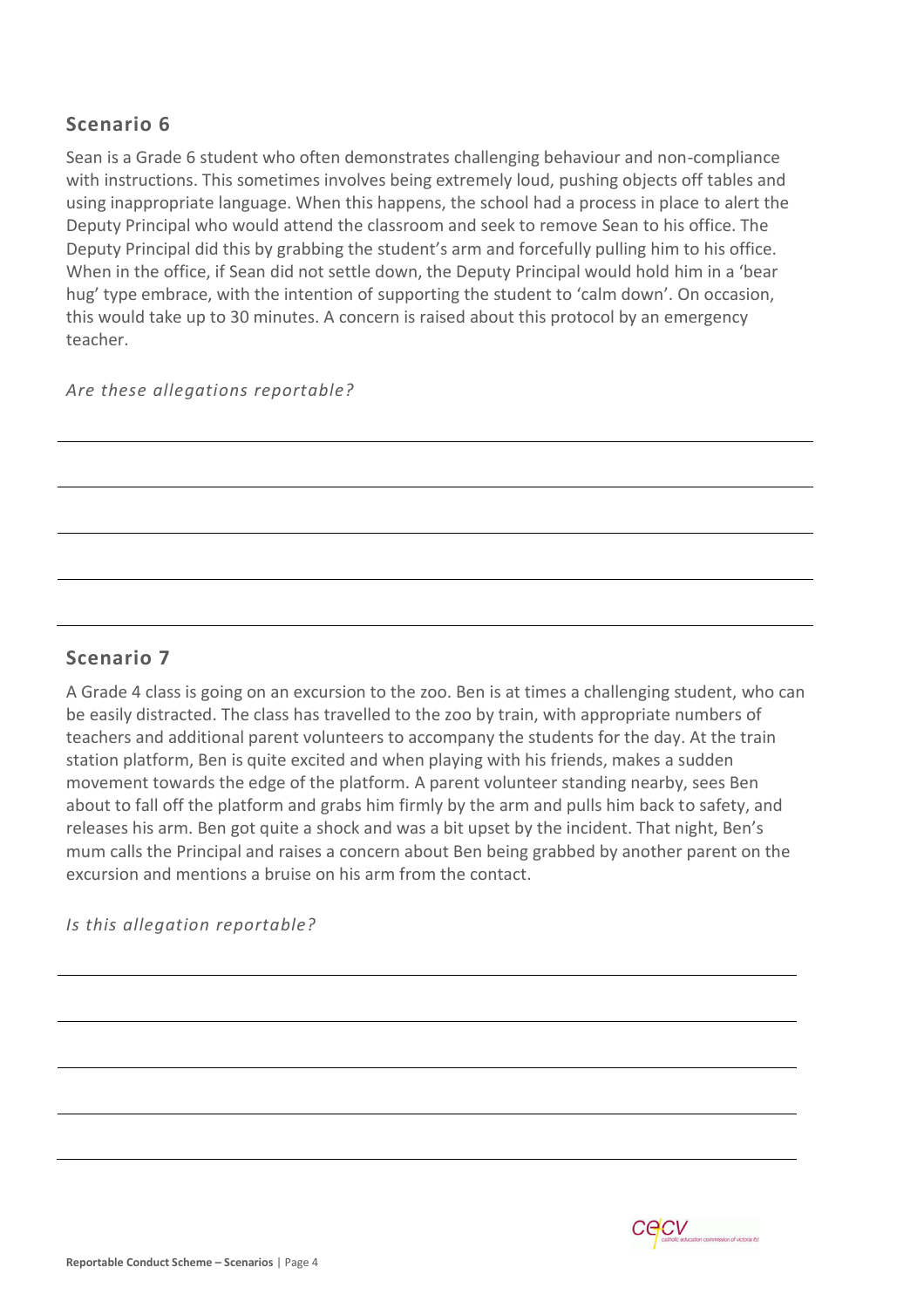# **Responses**

# **Scenario 1**

Katherine is a music teacher at your school and is highly experienced. While conducting bus duty you notice Amanda, a year 3 student (who is difficult to manage), behaving out of character and looking anxious. You ask Amanda if she is okay. Amanda responds that she does not like school on Wednesday as it is a music day and Katherine calls her 'a silly little girl' and today pulled her pony tail to make her sit down in her chair.

#### *Are these allegations reportable?*

Yes. The alleged conduct potentially involves:

- physical violence against a child (pulling hair) and
- behaviour that causes significant emotional or psychological harm to a child (note: must be a link between alleged behaviour and harm to the child; harm must be significant).

#### **Scenario 2**

Jemma, a teacher at your school, overhears a group of year 8 boys huddled during homeroom talking about camp. During the conversation Jemma overhears Jonathon say that he can't wait until they go on camp as his older brother in year 10 told him Mr Matthews allowed a group of his friends to stay up late and drink alcohol.

#### *Is this allegation reportable?*

**Yes.** The alleged conduct potentially involves:

- significant neglect in supervision and provision of alcohol to students (and may be a criminal offence) and
- misconduct which may involve reportable conduct.

#### **Scenario 3**

Your school runs a school sports program for students and as part of the program parents volunteer to coach or manage the various teams. After a state gala competition, Lauren, a year 9 student, tells you that she wants to drop out of the netball team. When you ask why, Lauren explains that a parent volunteer Julie is making her feel uncomfortable as she is always finding an excuse to come into the girls' change rooms while students are changing. Lauren claims that while staying overnight at a state gala competition, another girl claims she saw Julie looking through a hotel window while the girls were changing.

#### *Are these allegations reportable?*

**Yes.** The alleged conduct appears to involve voyeurism and is potentially sexual misconduct.

Volunteers are school 'employees' for the purposes of the Reportable Conduct Scheme and therefore these are reportable allegations.

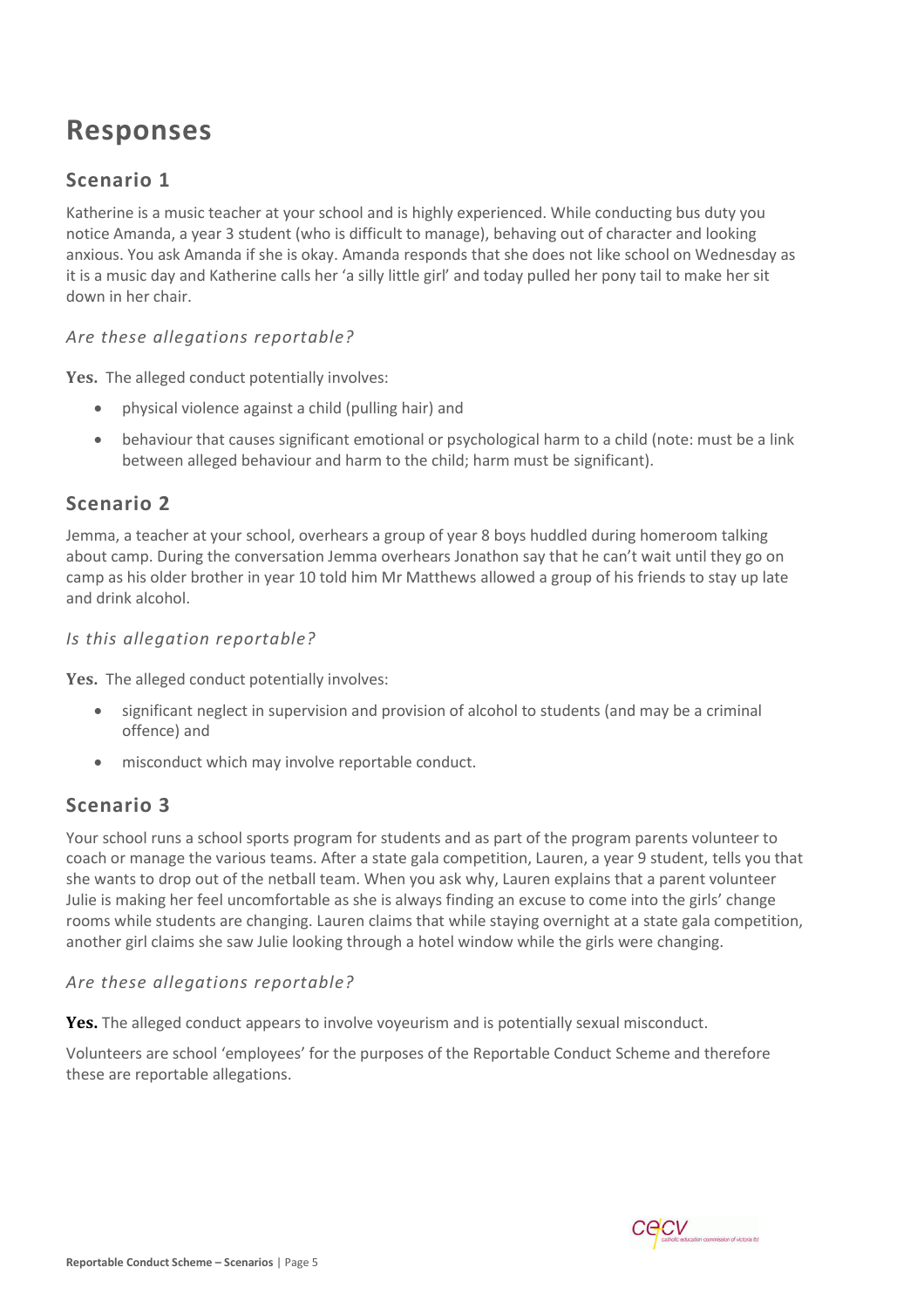A school parent, Rita, comes into your office to complain that she attended church on Sunday and Rachel, the parish's receptionist, used the parish newsletter to tap her son on the shoulder to pay attention during church. Rita says her son was embarrassed and upset.

#### *Is this allegation reportable?*

**No.** The alleged conduct is not reportable because the allegation does not meet the definition of reportable conduct. This conduct does not meet the threshold for behaviour that may cause significant emotional or psychological harm or physical violence to a child under the Reportable Conduct Scheme.

Note that even if the allegation did meet the threshold for reportable conduct, Rachel is employed by the parish, not the school. This means that the matter would be referred to the Parish Priest.

#### **Scenario 5**

A school parent, Nancy, comes to you before school and tells you that she is part of the local football club with Michael, a teacher at your school. Nancy tells you that Michael coaches the under 14s and she has a concern with the types of conversations she has overheard Michael have with the boys about the girl he is seeing and how he is taking her to 'Sexyland'. On one occasion she said that Michael was showing the boys a YouTube video involving a naked teenager and making a comment, 'See boys, she is sexy and would be your age'.

#### *Are these allegations reportable?*

**Yes.** The alleged conduct may amount to:

- a sexual offence (including possession of child pornography) and
- sexual misconduct, as the communications with children are of a sexual nature.

Even though the alleged conduct occurred outside of school and was not necessarily with students of the school, the matter is still reportable under the Reportable Conduct Scheme as Michael is an employee of the school.